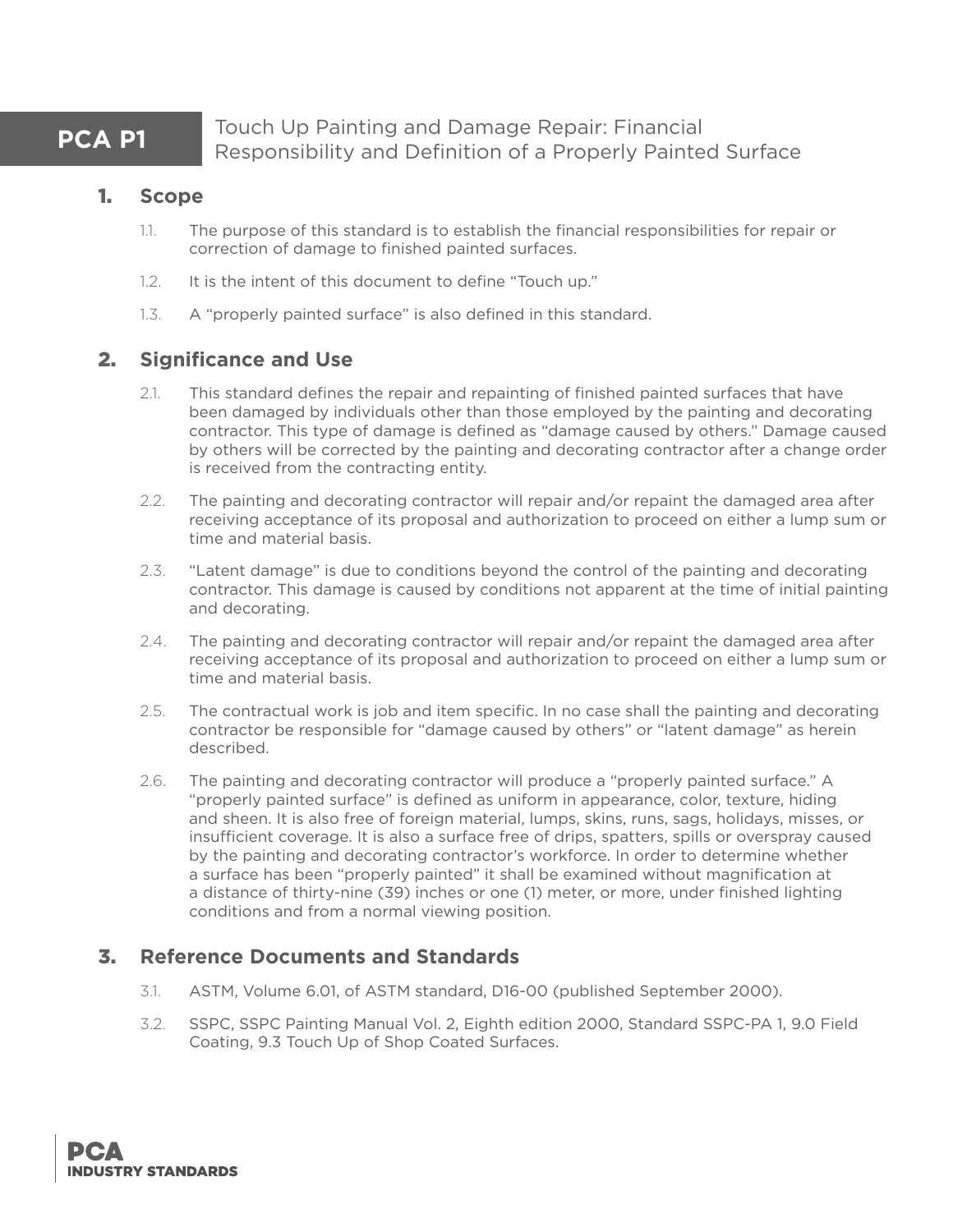- 3.3. Painting and Decorating Encyclopedia, William Brushwell, Published by Goodheart-Wilcox, Touch up.
- 3.4. PDCA Painting and Decorating Craftsman's Manual and Textbook, 1995, 8th edition. Touch up.
- 3.5. MPI, The Master Painters Glossary Painting and Decorating Terminology, 1997& 2004.
- 3.6. Document A 201 General Conditions of the Contract for Construction 1997.
- 3.7. Document A 401 Standard Form of Agreement Between Contractor and Subcontractor 1997.
- 3.8. PCA Standard P9-04, Definition of Trade Terms.
- 3.9. FSCT, Coating Encyclopedic Dictionary, Edited by Stanley LeSota, 1995.
- 3.10. Black's Law Dictionary, 7th Edition, Bryan A. Garner, 1999
- 3.11. SSPC, Protective Coatings Glossary.
- 3.12. Webster's New World Collegiate Dictionary, 4th Edition, 2002.
- 3.13. If there is a conflict between any of the references and this standard, then the requirements of this standard shall prevail.

## 4. **Definitions**

- 4.1. CHANGE ORDER: An agreement to modify or alter the original contract work. This includes but is not limited to, corrective work for "damage caused by others" and "latent damage." Adjustments to the contract amount and completion time should be part of this agreement. The change order will be issued by the contracting entity. [PCA Standard P9]
- 4.2. COLOR: One aspect of appearance; a stimulus based on visual response to light, and consisting of three dimensions of hue, saturation and lightness. [FSCT]
- 4.3. CONTRACTING ENTITY: The general contractor, owner of the property, construction manager, developer or other entity legally responsible for the agreement or authorized agent of any of the above. [PCA Standard P9]
- 4.4. CRACKS: For the purpose of this standard: A break in the substrate and/ or surface which can result in a subsequent break in the paint film.
- 4.5. DAMAGE: Abuse or injury to a paint film or substrate which would blemish its appearance or impair its usefulness or value. [PCA Standard P9]
- 4.6. DAMAGE CAUSED BY OTHERS: "Damage" caused by individuals other than those employed by the painting and decorating contractor. [PCA Standard P9]
- 4.7. FINISHED LIGHTING: Finished lighting conditions are described as those in place when the project is finished. This includes, but is not limited to, design lighting (e.g., wall washers, spots and floods, etc.) and natural lighting (e.g., skylights, clear view windows, window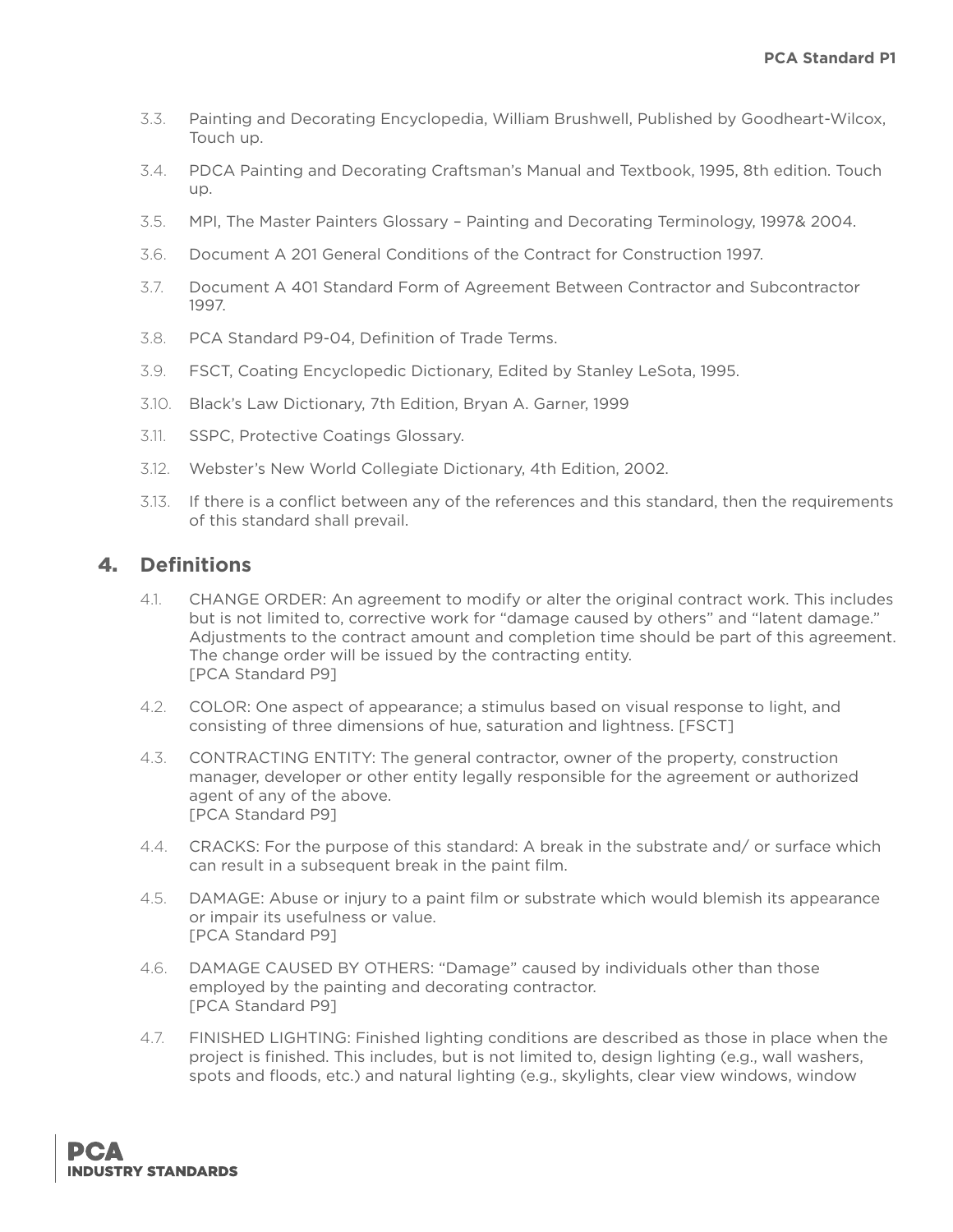walls, window treatments, etc.). [PCA Standard P9]

- 4.8. HIDING (Hiding Power): The degree or ability of an opaque coating, applied in a uniform film, to cover, mask or obscure the substrate to which it is applied, or the colors underneath. Hiding power is provided by the paint's pigment. [MPI]
- 4.9. HOLIDAYS: Application defects whereby small areas are left uncoated. [FSCT]
- 4.10. INSPECTION LIGHTING: Illumination of the installed surface from an angle at an intensity sufficient to eliminate any shadowing that may be caused by other illumination striking the surface at any angle. [PCA Standard P9]
- 4.11. LATENT DAMAGE OR DEFECTS: Damage to surfaces by causes beyond the control of the painting and decorating contractor after the painting and decorating contractor's work has been completed. Examples of such include, but are not limited to, building settlement, cracks, water damage, earthquake damage, nail and/or screw pops or expansion and/or contraction of substrate. [PCA P9]
- 4.12. NORMAL: According to a regular pattern; natural; according to an established rule or normsetting a standard or norm. [Black's Law]
- 4.13. NORMAL VIEWING POSITION: For the purpose of inspection a normal viewing position shall be at eye level at a minimum of thirty-nine (39) inches or one (1) meter from the wall. Inspection lighting can be used as defined in this standard. [PCA Standard P9]
- 4.14. OTHERS: Any individual or group of individuals other than the painting and decorating contractor or his employees. [PCA Standard P9]
- 4.15. OVERSPRAY: The paint that did not hit the intended surface during a spray application. This can appear as small raised specks around the area sprayed and can give a halo effect on smooth surfaces. [MPI] Spray particles that are not wet enough to fuse when they reach the surface being sprayed. As a result, overspray may contaminate property beyond the surface being sprayed. [SSPC]
- 4.16. PAINTING AND DECORATING CONTRACTOR: The individual or company contracted to apply paints, coatings, wallcoverings and other decorative finishes. [PCA Standard P9]
- 4.17. PIN HOLE: A minute hole in a paint film that resembles a pore or pin prick, often due to improper solvent release during drying or the trapping of air or gas in the film during setting. [MPI]
- 4.18. RUNS: Narrow downward movement of a paint film resulting in an irregular surface. [Craftsman's]
- 4.19. SAGS: A coating irregularity similar to runs but often broader in scope. [Craftsman's]
- 4.20. SHEEN: An attribute of object mode of appearance which is similar to luster; gloss with poor distinctness-of-image reflectance. In the paint industry the term sheen is generally used synonymously with gloss measured or observed at a grazing angle, such as 85<sup>°</sup> off the perpendicular. Sheen is therefore frequently evaluated in terms of gloss measurements made on an 85º glossmeter. Not infrequently there are coatings that are high in sheen, but have a low gloss when illuminated and viewed at or near the perpendicular. [FSCT]
- 4.21. STANDARD: Something established for use as a rule or basis of comparison in measuring or judging capacity, quantity, content, extent, value, quality, etc. The type, model or example